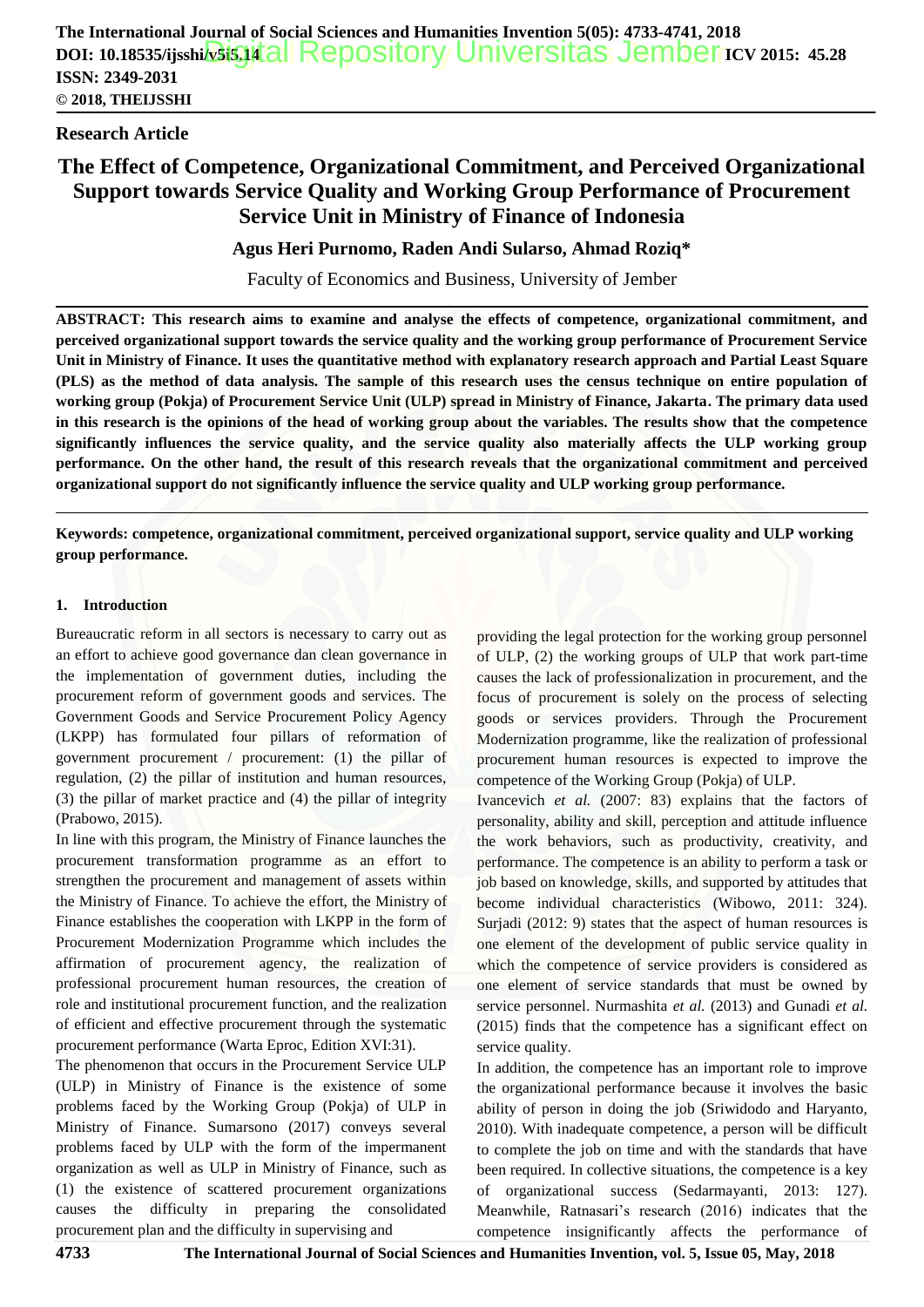**Indonesia**

#### employees.

Organizational commitment is a part of person's attitudes towards his or her organization. It plays an important role in improving the service quality and achieving the organizational success. Robbins and Judge (2006: 72-74) define the organizational commitment as a situation where an individual is on the side of the organization and his goals and his desire are used to maintain his membership within the organization. Unzicker *et al.* (in Hidayat, 2010) declares that the service quality received by customers is due to the commitment of employees toward the organization. In the research, Hidayat (2010) and Sujarwo (2016) find that organizational commitment has a significant effect on service quality.

Siagian (2002) claims there are many factors that influence the performance of public sector organization, such as organizational commitment. Kurniawan's (2013) and Hafidhah, *et al*. (2014) explain that the organizational commitment also had a significant effect on organizational performance. On the other hand, Abdullah and Arisanti (2010) show that it had no significant effect on organizational performance.

The perception of organizational support is 'how far' the employees believe that the organization values their contribution and cares about their well-being (Robbins & Judge, 2013: 76). Surjadi (2012: 9) argues there are two aspects in improving the quality of public services; the aspect of service processes and human resources service providers, and the institutional aspect of service providers. One example of the institutional aspects of service providers is the existence of the optimal organizational support for the employees as the service providers. The employees who have high perceptions of support from their organization will produce the excellent service quality for the community. The research of DonHee, *et al.* (2011) and Garg, *et al.* (2014) show that the perception of organizational support has a significant effect on service quality.

Mathis and Jackson (in Kaswan, 2015: 248) argue that the achievement of organizational goals for employee's performance is influenced by three factors: (1) the ability of individuals, (2) the effort, and (3) the organizational support. The high level perceived organizational support by employees can influence the success of organization performance. The research of Indarjanti *et al.* (2012) and Susmiati, *et. al* (2015) show th[at the perception of organizational support has a](http://repository.unej.ac.id/)  significant effect on organizational performance. Conversely, Kambu, *et al.* (2011) determines that the perceptions of organizational support had no significant effect on employee performance.

The service quality can be interpreted as an effort to meet the needs and desires of consumers, and the accuracy of delivery to balance the consumer expectations (Tjiptono, 2008: 59). Kawahe, *et al.* (2016) argues that there are many factors that influence the performance of the organization, such as how the organization performs the service function to the public. The research of Churiyah (2007) and Kawahe, *et al.* (2016) claim that the service quality has a significant effect on

organizational performance. Based on the phenomena and differences of previous research findings, the purpose of this research is to examine and analyze the variables affecting the service quality and the performance of ULP Working Group in Ministry of Finance.

### **Research Hypothesis**

To give clear directions, the hypothesis is formulated as follows:

- H1 : the competence affects the service quality
- H2 : the organizational commitment affects the service quality
- H3 : the organizational support affects the service quality
- H4 : the competence affects the performance of ULP Working Group
- H5 : the organizational commitment affects the performance of ULP Working Group
- H6 : the organizational support affects the performance of ULP Working Group
- H7 : the service quality significantly affects the performance of ULP Working Group

#### **Conceptual Framework**

Furthermore, the hypothesis has been formulated in the conceptual framework of research as shown in Figure 1:



Figure 1. Conceptual Framework

### **2. Research Methodology**

This research uses the quantitative method with *explanatory research* approach. The method of data analysis is *Partial Least Square* (PLS) with *software* SmartPLS. The sample of this research is taken by using census technique on entire population of working group (Pokja) of Procurement Service Unit (ULP) spread in 11 units of Eselon I in Ministry of Finance in Jakarta. The primary data used in this research involves 38 respondents.

The variables used in this research consist of independent variables, such as competence (X1), organizational commitment (X2), and organizational support (X3); intervening or intermediary variables in the form of service quality (Z1) and dependent variable in the form of ULP Working Group performance (Y1). The operational definition of variables and its indicator can be seen in Table 1 below: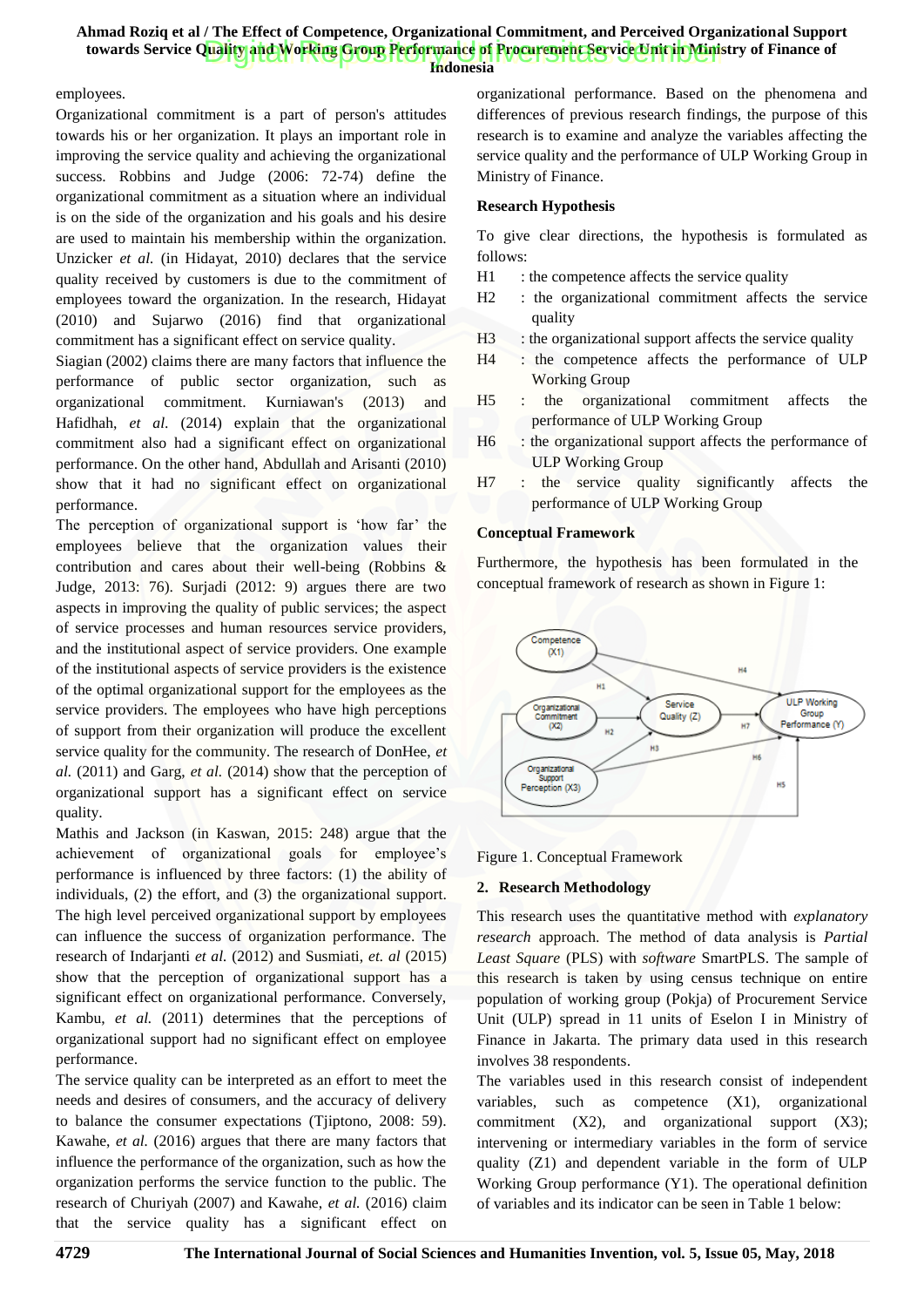**Indonesia**

| Variabel                   | finisi Operasional                                                                           | Indikator                               |
|----------------------------|----------------------------------------------------------------------------------------------|-----------------------------------------|
| Competence $(X_1)$         | The abilities and the characteristics of ULP working a. Knowledge $(X_{1,1})$                |                                         |
|                            | group, in the form of knowledge, skills, and attitudes, b. Skill $(X_{1,2})$                 |                                         |
|                            | acquired to carry out the task of selecting the provider c. Attitude $(X_1, x_2)$            |                                         |
|                            | of goods and services professionally, effectively, and                                       |                                         |
|                            | efficiently.                                                                                 |                                         |
| Organizational             | A condition in which member of ULP working group                                             | a. Affective commitment $(X_{2,1})$     |
| commitment $(X_2)$         | sides with the interests, mission, and vision of the b. Continuance commitment $(X_{2,2})$   |                                         |
|                            | organization to retain the membership as the member c. Normative commitment $(X_{2,3})$      |                                         |
|                            | of ULP working group                                                                         |                                         |
| Organizational<br>Support  | A condition in which the member believes that the a. Perception of valuation $(X_{3,1})$     |                                         |
| $(X_3)$                    | supervisor of organization values their contribution and b. Perception of cares( $X_{3,2}$ ) |                                         |
|                            | cares about their well-being                                                                 | c. Perception of well-being $(X_{3,3})$ |
|                            |                                                                                              |                                         |
| Service Quality $(Z_1)$    | An effort to fulfil the needs and expectations of service a. Tangibles $(Z_{1,1})$           |                                         |
|                            | users of ULP working group as well as the accuracy of b. Reliability $(Z_{1,2})$             |                                         |
|                            | its delivery in meeting the expectation of service user c. Responsiveness $(Z_{1,3})$        |                                         |
|                            | of ULP working group                                                                         | d. Assurance $(Z_{1,4})$                |
|                            |                                                                                              | e. Empathy $(Z_{1.5})$                  |
| <b>ULP</b> Working Group   | A description of the achievement level of the a. Effective $(Y_{1,1})$                       |                                         |
| <b>Performance</b> $(Y_1)$ | implementation of ULP working group activities in b. Efficient $(Y_{1,2})$                   |                                         |
|                            | selecting the provider of goods and services in c. Transparent $(Y_{1,3})$                   |                                         |
|                            | accordance with the basic principles of government d. Accessible $(Y_{1,4})$                 |                                         |
|                            | goods / services procurement.                                                                | e. Competitive $(Y_1, y)$               |
|                            |                                                                                              | Impartial $(Y_{1,6})$<br>f.             |
|                            |                                                                                              | Accountable $(Y_{1,7})$<br>g.           |
|                            |                                                                                              |                                         |

### **Table 1. The Operational Definition and Indicator of Variable**

#### **Result**

The outer model describes the relationship between each indicator block and its latent variables. The reflective indicator of outer model is carried out by the following three tests:

### **Convergent Validity Test**

The convergent validity used in this research is the value of *loading factor*>0,60. In the first stage of *convergent validity test*, there are tangible indicator  $(Z_{.1.1})$  and effective indicator

(Y.1.1) that have *factor loading* value 0,469 and 0,460 so that both indicators are excluded from the measurement model. In the second test, the attitude indicator (X.1.3) has *factor loading* value 0,598 so that it is also excluded from the measurement model. In the third stage of test, all indicators have *factor loading* values above 0,6 which mean the measurement model has completed the convergent validity. The *factorloading* value of each indicator in the third stage of *convergent validity* test can be seen in Table 2. Meanwhile, the structural equation path diagram can be seen in Figure 2.

### **Table 2. Factorloading value (Stage I, II, and III)**

|                    | <b>Factor Loading Value</b> |          |           |  |  |
|--------------------|-----------------------------|----------|-----------|--|--|
| Indicator          | Stage I                     | Stage II | Stage III |  |  |
| $X_1$              |                             |          |           |  |  |
| $X_{1.1}$          | 0,867                       | 0,873    | 0,919     |  |  |
| $X_{1.2}$          | 0,745                       | 0,741    | 0,780     |  |  |
|                    |                             |          |           |  |  |
| $X_{1,3}$          | 0,604                       | 0,598    | $---$     |  |  |
| $\overline{X_2}$   |                             |          |           |  |  |
| $X_{2.1}$          | 0,869                       | 0,868    | 0,868     |  |  |
| $\mathbf{X}_{2.2}$ | 0,802                       | 0,801    | 0,802     |  |  |
| $X_{2.3}$          | 0,649                       | 0,653    | 0,655     |  |  |
| $X_3$              |                             |          |           |  |  |
| $X_{3.1}$          | 0,869                       | 0,874    | 0,874     |  |  |
|                    |                             |          |           |  |  |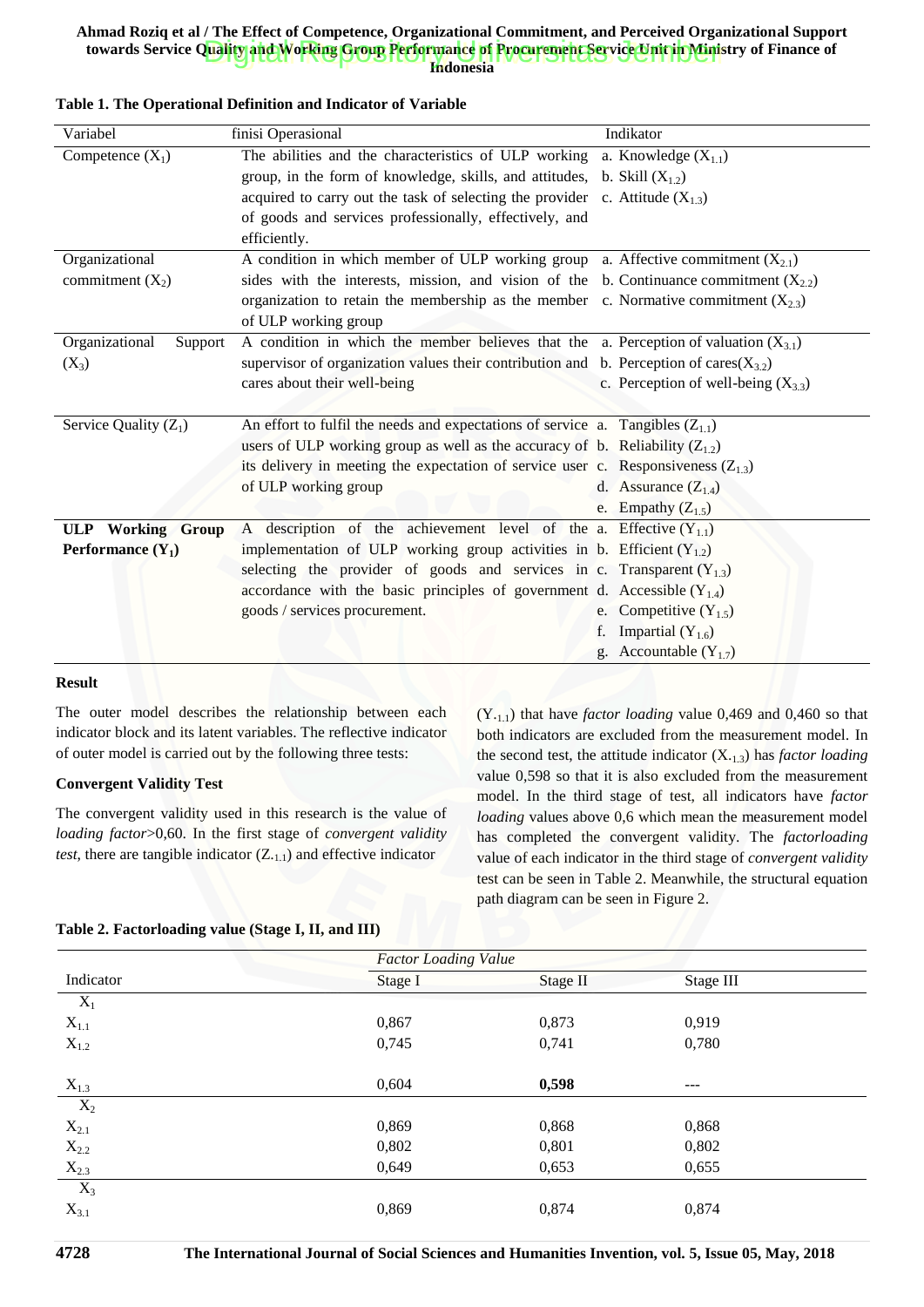| $X_{3.2}$          | 0,962 | 0,961 | 0,961 |  |
|--------------------|-------|-------|-------|--|
| $X_{3.3}$          | 0,923 | 0,919 | 0,920 |  |
| $\mathbf{Z}_1$     |       |       |       |  |
| $Z_{1.1}$          | 0,469 |       | ---   |  |
| $\mathbf{Z}_{1.2}$ | 0,845 | 0,859 | 0,862 |  |
| $Z_{1.3}$          | 0,837 | 0,824 | 0,825 |  |
| $\mathbf{Z}_{1.4}$ | 0,855 | 0,845 | 0,840 |  |
| $Z_{1.5}$          | 0,866 | 0,879 | 0,878 |  |
| $Y_1$              |       |       |       |  |
| $\mathbf{Y}_{1.1}$ | 0,340 | ---   | ---   |  |
| $Y_{1.2}$          | 0,669 | 0,659 | 0,649 |  |
| $\mathbf{Y}_{1.3}$ | 0,898 | 0,908 | 0,908 |  |
| $\mathbf{Y}_{1.4}$ | 0,815 | 0,822 | 0,823 |  |
| $\mathbf{Y}_{1.5}$ | 0,835 | 0,842 | 0,846 |  |
| $Y_{1.6}$          | 0,855 | 0,850 | 0,853 |  |
| $\mathbf{Y}_{1.7}$ | 0,654 | 0,657 | 0,659 |  |

Source : *Bootstrapping Results*



Figure 2. Structural Equation Path Diagram Source: output PLS

## **Discriminant Validity Test**

The dis[criminant validity is assessed by using the indicator](http://repository.unej.ac.id/) of *cross-loading factor* with its latent construct. The result of *discriminant validity test can be shown in* Table 3:

**Table 3. The Result of** *Discriminant Validity* **(***Cross Loadings Factor***)**

| Indikator          | $X_1$ | $X_2$ | $X_3$    | $Z_1$ | $\mathbf{Y}_1$ |
|--------------------|-------|-------|----------|-------|----------------|
| $X_{1.1}$          | 0,919 | 0,485 | 0,324    | 0,487 | 0,518          |
| $X_{1.2}$          | 0,780 | 0,348 | 0,206    | 0,329 | 0,305          |
| $X_{2.1}$          | 0,427 | 0,868 | 0,412    | 0,316 | 0,423          |
| $X_{2.2}$          | 0,385 | 0,802 | 0,549    | 0,318 | 0,334          |
| $X_{2.3}$          | 0,392 | 0,665 | 0,747    | 0,156 | 0,071          |
| $X_{3.1}$          | 0,338 | 0,585 | 0,874    | 0,267 | 0,150          |
| $X_{3.2}$          | 0,314 | 0,654 | 0,961    | 0,280 | 0,173          |
| $X_{3.3}$          | 0,240 | 0,505 | 0,920    | 0,296 | 0,166          |
| $\mathbf{Z}_{1.2}$ | 0,453 | 0,451 | 0,342    | 0,862 | 0,740          |
| $Z_{1.3}$          | 0,370 | 0,108 | 0,175    | 0,825 | 0,499          |
| $Z_{1.4}$          | 0,225 | 0,286 | 0,331    | 0,840 | 0,444          |
| $Z_{1.5}$          | 0,554 | 0,325 | 0,191    | 0,878 | 0,601          |
| $Y_{1.2}$          | 0,147 | 0,215 | $-0,005$ | 0,601 | 0,649          |
| $Y_{1.3}$          | 0,507 | 0,344 | 0,244    | 0,749 | 0,908          |
|                    |       |       |          |       |                |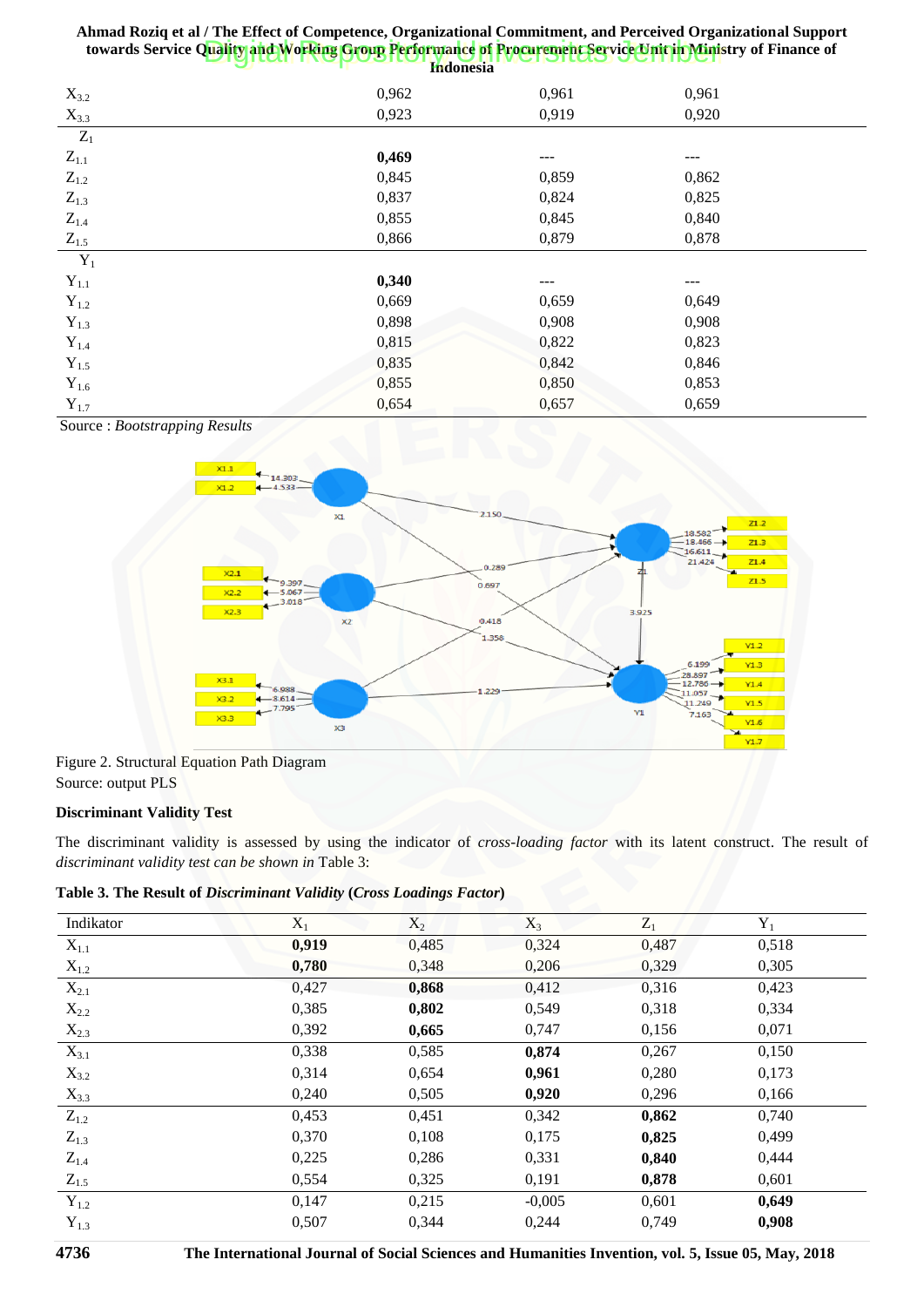| Ahmad Roziq et al / The Effect of Competence, Organizational Commitment, and Perceived Organizational Support<br>towards Service Quality and Working Group Performance of Procurement Service Unit in Ministry of Finance of<br><b>Indonesia</b> |       |       |       |       |       |
|--------------------------------------------------------------------------------------------------------------------------------------------------------------------------------------------------------------------------------------------------|-------|-------|-------|-------|-------|
| $Y_{1.4}$                                                                                                                                                                                                                                        | 0.399 | 0.367 | 0.173 | 0.519 | 0,823 |
| $Y_{1.5}$                                                                                                                                                                                                                                        | 0.545 | 0.303 | 0.182 | 0.516 | 0.846 |
| $Y_{1.6}$                                                                                                                                                                                                                                        | 0.426 | 0.402 | 0.144 | 0,375 | 0,853 |
| $Y_{1.7}$                                                                                                                                                                                                                                        | 0.353 | 0.371 | 0.079 | 0.456 | 0.659 |

Source: *SmartPLS report*

Table 3 shows that the value of *crossloading factor* for each indicator of each variable get the highest value than the value of *loading factor* for each indicator of other variables. It signifies that all variables have completed the discriminant validity.

### **Composite Reliability Test**

Reliability test of this research is seen from the *Composite Reliability* (CR) value of each construct. The construct has a high level reliability if the CR value  $> 0.70$  and AVE value  $>$ 0,50. The result of c*omposite reliability* value is shown in Table 4 below:

## **Table 4. The Value of Composite Reliability and Average Variance Extracted**

| Variable                  | CR    | <b>AVE</b> | Explanation |
|---------------------------|-------|------------|-------------|
| Competence $(X_1)$        | 0,840 | 0,726      | Reliable    |
| Organizational            | 0,821 | 0,608      | Reliable    |
| Commitment $(X_2)$        |       |            |             |
| Organizational<br>Support | 0.942 | 0,845      | Reliable    |
| Perception $(X_3)$        |       |            |             |
| Service Quality $(Z_1)$   | 0,913 | 0,725      | Reliable    |
| Working<br>ULP<br>Group   | 0,911 | 0,634      | Reliable    |
| Performance $(Y_1)$       |       |            |             |
|                           |       |            |             |

Source: Appendix 4.6 *SmartPLS Report*

Based on Table 4, it can be concluded that all constructs of the research fulfil the criteria of reliability shown by over 0,7 of *Composite Reliability* (CR) value and over 0,5 of *Average Variance Extracted* (AVE) value.

### **Structural Model Test (Inner Model)**

Structural model test is carried out to know the relationship between [the robust variable and the accurate one. It is](http://repository.unej.ac.id/)  measured by knowing the value of coefficient of determination (R-*square*) in each endogenous construct. The

## **Table 6 Output Value of** *Path Coefficients*

value of coefficient of determination is used to measure how much the level of variation of exogenous construct (competence, organizational commitment, and organizational support perception) which influences the endogenous constructs (service quality and ULP working group performance) The estimated result of R-square in endogenous construct can be seen in Table 5.

**Table 5 The Value of coefficient of determination (***Rsquare)*

| Dependent Variable                              |       |
|-------------------------------------------------|-------|
| Service Quality $(Z_1)$                         | 0.270 |
| <b>ULP Working Group Performance</b><br>$(Y_1)$ | 0.558 |

Source: *Bootsrapping Result*

Based on Table 5, the value of R-square for service quality variable (Z1) is 0,270 and for variable of ULP Working Group (Y1) is 0,558. It indicates that the independent variables of competence  $(X1)$ , organizational commitment  $(X2)$ , and organizational support perception (X3) affect the dependent variable of service quality (Z1) about 27.0% and 73.0% for the rest influenced by other factors outside the structural model. In addition, the independent variables of competence (X1), organizational commitment (X2), and organizational support perception (X3) also affect the dependent variable of ULP working group performance (Y1) about 55.8% and 44.2% for the rest influenced by other factors outside the structural model.

## **Hypothesis Test**

The hypothesis formulated in this research will be accepted if it produces  $t_{\text{count}} > 2,024$  and  $p_{\text{value}} < 0,05$ . Conversely, it will be rejected if it produces  $t_{\text{count}} < 2,024$  and  $p_{\text{value}} > 0,05$ . The following table shows the estimated result to test structural model taken by *ouput path coefficients* in *resampling bootstrap* method.

| Table 6 Output Value of <i>Path Coefficients</i> |                    |                |                       |              |         |               |  |
|--------------------------------------------------|--------------------|----------------|-----------------------|--------------|---------|---------------|--|
| Indicator                                        | Original<br>Sample | Sample<br>Mean | Standard<br>Deviation | T-Statistics | P-value | Conclusion    |  |
| $H_1: X_1 \rightarrow Z_1$                       | 0,413              | 0.426          | 0,191                 | 2,163        | 0,031   | Significant   |  |
| $H_2: X_2 \rightarrow Z_1$                       | 0,080              | 0,083          | 0,282                 | 0,285        | 0,776   | Insignificant |  |
| $H_3: X_3 \rightarrow Z_1$                       | 0,122              | 0,135          | 0,289                 | 0,424        | 0,672   | Insignificant |  |
| $H_4: X_1 \rightarrow Y_1$                       | 0,151              | 0,142          | 0,208                 | 0,728        | 0,467   | Insignificant |  |
| $H_5: X_2 \rightarrow Y_1$                       | 0,266              | 0,247          | 0,196                 | 1,354        | 0,176   | Insignificant |  |
| $H_6: X_3 \rightarrow Y_1$                       | $-0,291$           | $-0,166$       | 0,193                 | 1,138        | 0,256   | Insignificant |  |
| $H_7: Z_1 \rightarrow Y_1$                       | 0,590              | 0,600          | 0,145                 | 4,063        | 0,000   | Significant   |  |
|                                                  |                    |                |                       |              |         |               |  |

Source: *Bootstrapping result*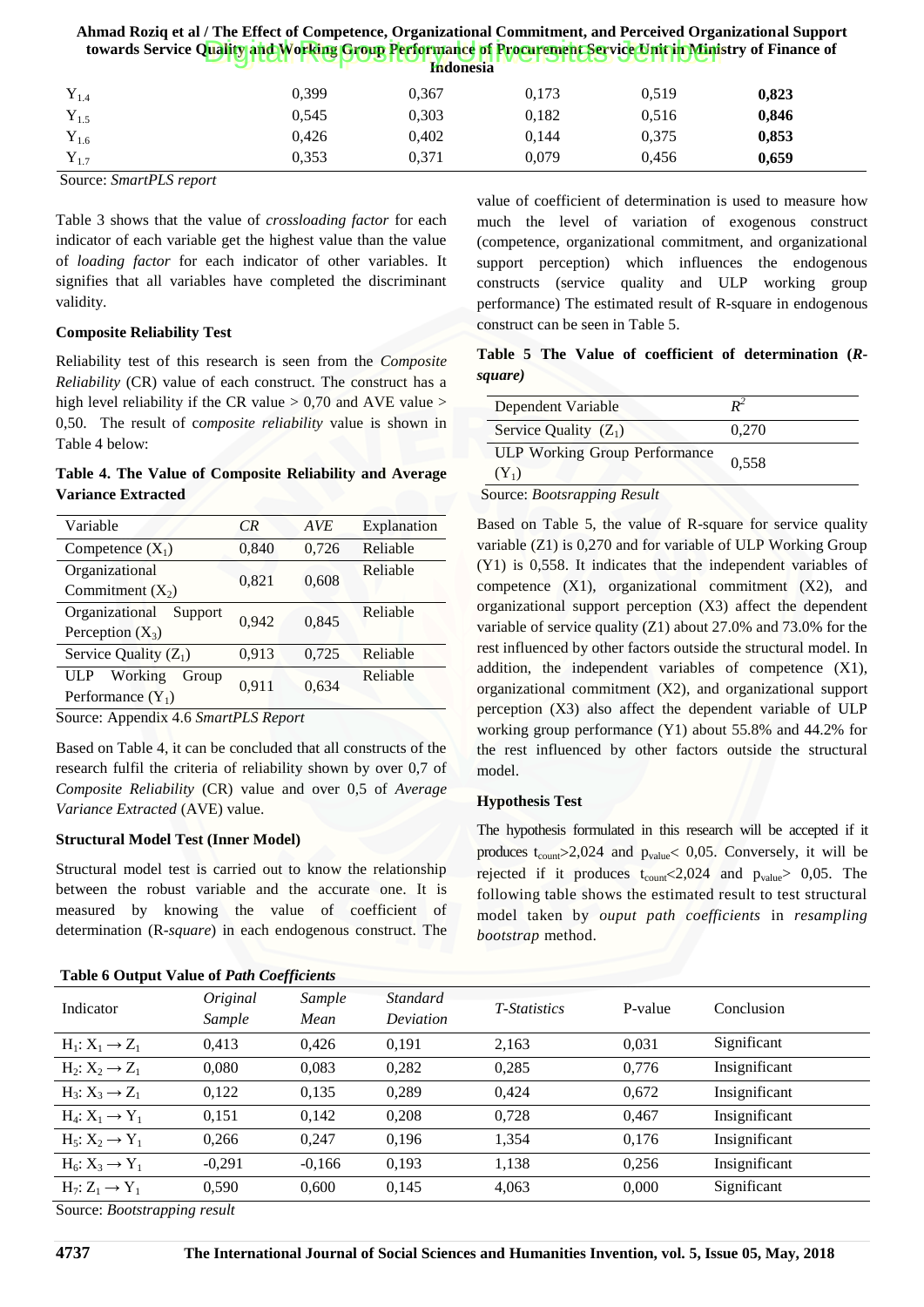**Indonesia**

## **Discussion**

The Influence of Competence on Service Quality

The result of coefficient test in Table 6 shows that the competence has significant effect on service quality. It means that the higher the competency of ULP working group is, the better the service quality of ULP working group has. The high level knowledge and skills of ULP working group will impact on the service quality provided by ULP working group to service users.

Surjadi (2012:9) states that the public service quality is always related to three main elements, one of them is the element of service provider resources in which the public service quality will be achieved if service provider resources have competencies in accordance with service standards. Therefore, the competence is required by the employees in giving the services based on the service standards.

The findings of this research support the research of Nurmasitha *et al.* (2013) and Gunadi *et al.* (2015) which conclude that the competence has a significant effect on the service quality. Based on the analysis of research results, it can be deduced that the competence variables significantly affect the service quality of Procurement Services Unit in Ministry of Finance.

The Influence of Organizational Commitment on Service Quality. The result of coefficient test in Table 6 shows that organizational commitment does not significantly affect the service quality. It signifies that the high level organizational commitment consisting of affective commitment, continuous commitment, and normative commitment is still not able to improve the service quality. Based on the results of the research, the indicator of normative commitment has the lowest correlation value with its construct when it is compared with the correlation value of the indicator of affective commitment and continuous commitment. This is indicated by the large number of ULP working group members that still have desire to quit as members of ULP working group.

Unzicker *et al.* in Hidayat (2010) describes that the service quality received by customers is the commitment owned by employees to the organization. The service quality provided by employees can be differentiated based on the level of the organizational commitment. Thus, the low level of organiza[tional commitment of the employees forces them to](http://repository.unej.ac.id/)  provide minimum services.

The results of this research do not support Sujarwo (2016) that concludes the organizational commitment has a significant influence on service quality. In one hand, it also does not espouse Hidayat's research (2010) that defines the organizational commitment with affective and continuous basis has a significant effect on service quality. Conversely, it supports the findings of Hidayat's research (2010) which found that the organizational commitment on the normative basis insignificantly affects to the service quality. Based on the analysis of research results, it can be concluded that the organizational commitment variable does not affect

significantly the variable of service quality in the Procurement Unit of Ministry of Finance (second hypothesis is rejected).

The Influence of Organizational Support Perception on Service Quality

The result of the path coefficient test in Table 6 shows that the perception of organizational support insignificantly affects the service quality. This relationship defines that the high perception of organizational support given by the leaders of the organization has not been able to improve the service quality. This is due to the members of the ULP working group who assume that the organizational support is still less than optimal.

Surjadi (2012: 9) claims that the public service quality always involves three main elements; one of them is the institutional element or organization of service providers. One of the organizational aspect of service providers is the optimal organizational support given to the employees. It can be concluded that the employees who have a high perception of support from their organization will produce the excellent service quality.

The results of this research do not support the researches of DonHee *et al.* (2011) and Garg *et al.* (2014) explain that the perception of organizational support has a significant effect on the service quality. Based on the analysis of research results, it shows that the variable of perception of organizational support insignificantly affects the variable of service quality in Procurement Unit of Ministry of Finance (third hypothesis denied).

The Influence of Competence on ULP Working Group Performance

The result of the path coefficient test in Table 6 shows that competence insignificantly affects the performance of ULP working group. This relationship indicates that the high competence of ULP working group has not been able to improve the performance of ULP working group. This is due to the attitude of members of ULP working group that have not optimally used their knowledge and skills yet in completing the tasks of ULP working group.

Mc.Clelland in Sedarmayanti (2013: 126) explains that competence is a fundamental character of a person which directly affects the performance. Thus, someone will be difficult to complete a job without good competence, in accordance with the required standards.

The findings of this research do not support the researches of Sriwidodo and Haryanto (2010) and Ardiana *et al.* (2010) which claim that the competence has a significant effect on the performance. However, this research supports Ratnasari's research (2016) which defines the competence has an insignificant effect on performance. Based on the analysis of research results, it concludes that the variable of competence had an insignificant effect on the variable of ULP working group performance in Procurement Service Unit of Ministry of Finance (fourth hypothesis rejected).

The Influence of Organizational Commitment on ULP Working Group Performance

The result of the path coefficient test in Table 6 shows that the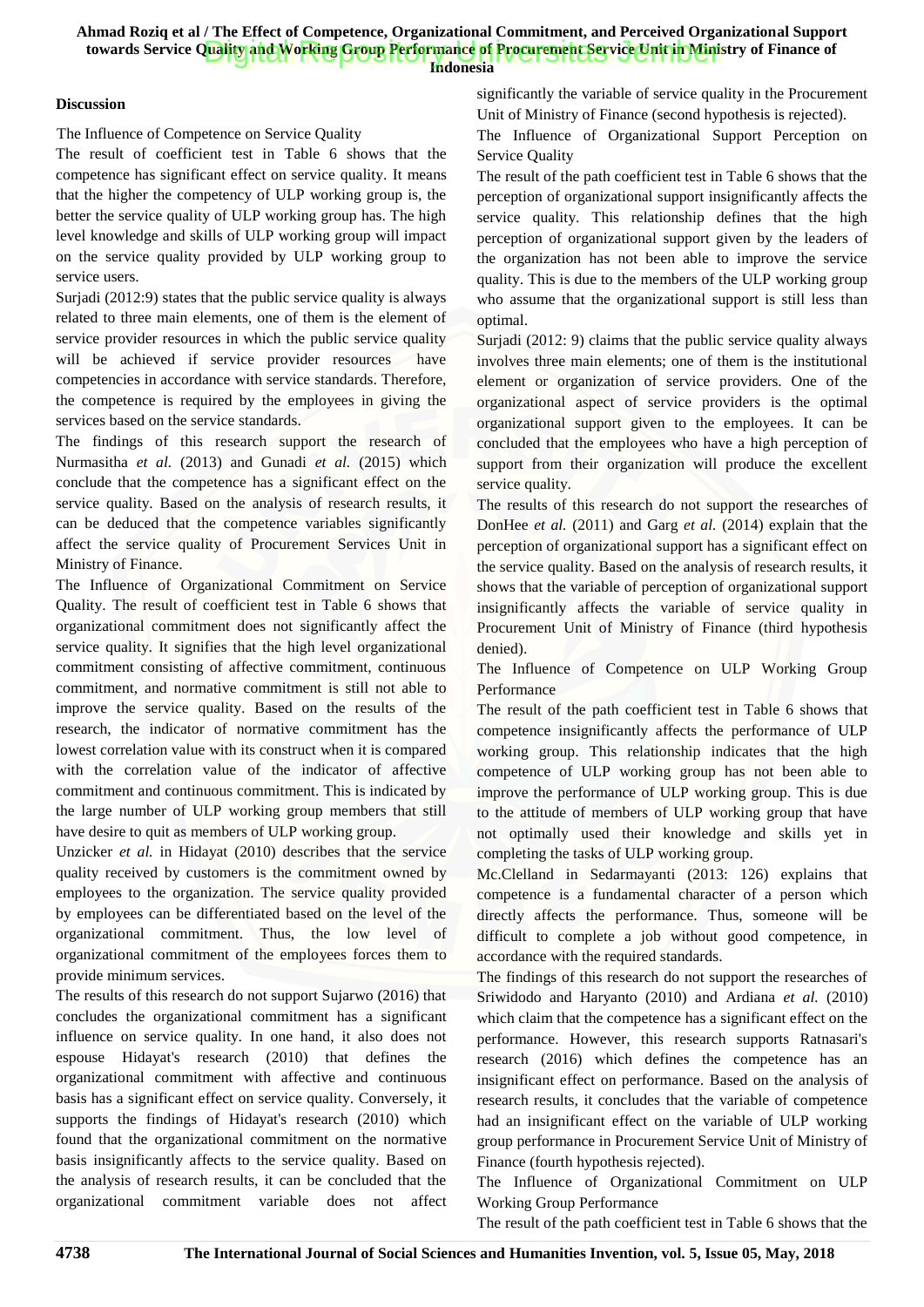**Indonesia**

organizational commitment has insignificant effect on the performance of ULP working group. This relationship indicates that high organizational commitment consisting of affective commitment, continuance commitment and normative commitment is still not able to improve the performance of ULP working group. Based on the result of the research, the normative commitment indicator has the lowest correlation value with its construct compared with the correlation value of indicator of affective commitment and continuance commitment. It is indicated by the large number of ULP working group members who want to resign as members of the ULP working group.

Siagian (2002) states that several factors affecting the performance of public organizations are organizational commitment, organizational culture, and job satisfaction. The organizational commitment is important in achieving the organizational goals. To reach the goal, the individuals of the organization should exercise their rights and responsibilities in accordance with their duties and functions within the organization. The decline of the organizational commitment of the employees causes the low organizational performance.

The findings of this research do not support the researches of Hafidhah and Herli (2014) and Kurniawan (2013) which explain that the organizational commitment has a significant effect on performance. On the other hand, it supports the research of Abdullah and Arisanti (2010) which defines that the organizational commitment has insignificant effect on the organizational performance. They claims that the failure to achieve the goal is due to the low organizational commitment of the employees caused by the influence of the role conflict and work stress. Based on the analysis of research results, it concludes that the variable of organizational commitment has an insignificant effect on the variable of ULP working group performance in Procurement Service Unit in Ministry of Finance (fifth hypothesis rejected).

The Influence of Organizational Support on ULP Working Group Performance

The result of the path coefficient test in Table 6 shows that the percepti[on of the organizational support has insignificant](http://repository.unej.ac.id/)  effect on the performance of ULP working group. This relationship indicates that the high perceptions of organizational support given by the leaders of the organization have not been able to improve the performance of ULP working group. This is due to the large number of ULP working group members who assume that the organizational support is inadequate, whether it is the perception of valuation, cares and well-being.

Mathis and Jackson in Kaswan (2015: 248) explain that the performance of employees is influenced by three factors: (1) the ability of individuals, (2) the effort, and (3) the organizational support. The organizational support consists of training and development, equipment and technology, job standards and performance management. If all three factors are owned by the employees, their performance will increase. Conversely, their performance will decrease if they do not hold one or two factors.

The findings of this research do not support the researches of Indarjanti *et al*. (2012) and Susmiati *et al.* (2015) which explain that the perception of organizational support has a significant effect on the performance. On the other hand, the results of this research support the research of Kambu, *et al.* (2011) which determines that the perception of organizational support insignificantly affects it. According to him, it indicates that the organizational support provided by the Regional Secretariat of Papua is perceived as the inadequate (low) one by its employees. Based on the analysis of research results, it concludes that the variable of organizational support perception insignificantly affects the variable of ULP working group performance in Ministry of Finance (the sixth hypothesis was rejected).

The Influence of Service Quality on ULP Working Group Performance

The result of the path coefficient test in Table 6 shows that the service quality significantly influences the performance of ULP working group. This relationship defines that the high reliability, responsiveness, assurance, and empathy of service quality provided by the ULP working group to service users will improve the performance of ULP Working Group.

Kawahe, *et al.* (2016) describes the factors that influence the organizational performance, like how the organization performs the service function to the public. A quality public service improves the organizational performance and gains the trust of the community. The existence of trust from service users will encourage the employees to take responsibility of their actions. Therefore, the service quality is one factor that influences the performance of public organizations.

The results of this research support the research of Churiyah (2007) and Kawahe, *et al.* (2016) which explain that the service quality significantly affects the performance of the organization. According to Kawahe, *et al.* (2016), the quality of public services and the performance of the organization have linear patterns of functional relationships. If the public service quality improves, it will encourage the improvement of organizational performance. Based on the analysis of research results, the variables of service quality have no significant effect on the variables of ULP working group performance in Ministry of Finance (the sixth hypothesis is rejected).

## **Conclusion**

Based on the results of data analysis and discussion explained before, it draws some conclusions:

- 1. The competence has a significant effect on the variable of service quality in Procurement Service Unit of Ministry of Finance. The results of this research indicate that the first hypothesis defining the competence has a significant effect on the service quality is received.
- The organizational commitment insignificantly affects the variable of service quality in Procurement Service Unit of Ministry of Finance. The results of this research indicate that the second hypothesis defining the organizational commitment has a significant effect on the service quality is rejected.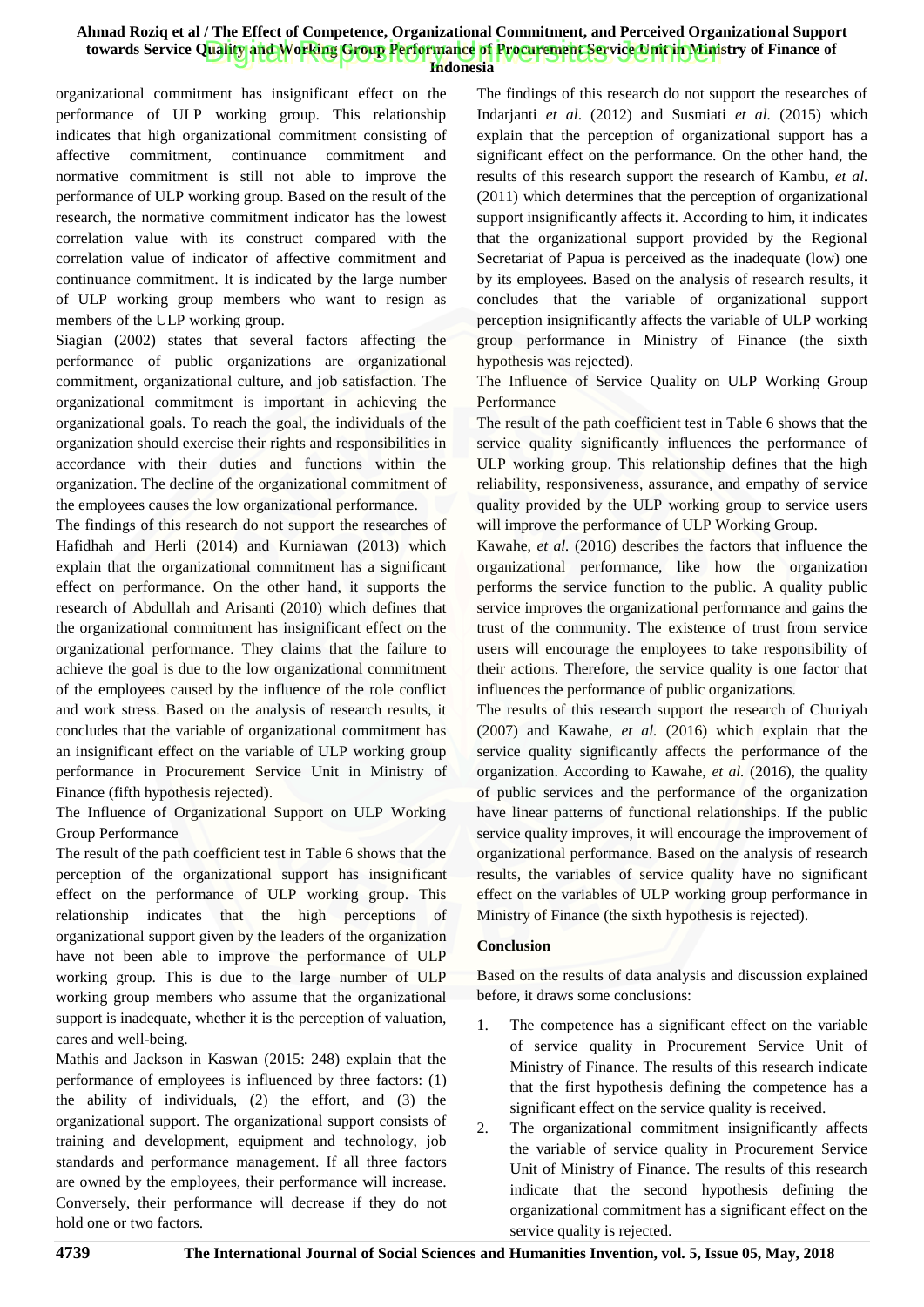- **Indonesia**
- 3. The organizational support insignificantly affects the variable of service quality in Procurement Service Unit of Ministry of Finance. The results of this research indicate that the third hypothesis defining the perception of the organizational support has a significant effect on the service quality is rejected.
- 4. The competence insignificantly affects the variable of ULP working group performance in Procurement Service Unit of Ministry of Finance. The results of this research indicate that the fourth hypothesis defining the competence has a significant effect on the performance of ULP working group is rejected.
- 5. The organizational commitment insignificantly affects the variable of ULP working group performance in Procurement Service Unit of Ministry of Finance. The results of this research indicate that the fifth hypothesis defining the organizational commitment has a significant effect on the performance of ULP working group is rejected.
- 6. The organizational support insignificantly affects the variable of ULP working group performance in Procurement Service Unit of Ministry of Finance. The results of this research indicate that the sixth hypothesis def[ining the perception of the organizational support has](http://repository.unej.ac.id/)  a significant effect on the performance of ULP working group is rejected.
- 7. The service quality significantly affects the variable of ULP workgroup in Procurement Service Unit of Ministry of Finance. The results of this research indicate that the seventh hypothesis defining the service quality has a significant effect on the performance ULP working group is received.

#### **Suggestion**

Based on the discussion and conclusion above, the suggestions of this research are:

- 1. The leader of organization needs to increase the organizational commitment of ULP Working Group, especially about the normative commitment in which there are still a lot of members of ULP Working Group that want to quit their job.
- 2. The leader of organization needs to improve the service quality of ULP Working Group, especially related to the tangible quality by providing meeting rooms for ULP working group and the help desk for service users.
- 3. The leader of organization needs to improve the effectiveness of procurement indicated by the respondents' perception that the technical capability of goods / services and the auction winner provider is not compatible with the work unit expectation.

### **Bibliography**

[1] Abdullah, and Arisanti, H. 2010. *Pengaruh Budaya Organisasi, Komitmen Organisasi dan Akuntabilitas Publik terhadap Kinerja Organisasi*. Jurnal Ekonomi dan Bisnis. 9(2): 118-113

- [2] Ardiana, I.D.K.R., I.A. Brahmayanti, and Subaedi. 2010. *Kompetensi SDM UKM dan Pengaruhnya Terhadap Kinerja UKM Surabaya*. Jurnal Manajemen dan Kewirausahaan 12(1): 42-45.
- [3] Churiyah, M. 2007. *Peranan Kualitas Pelayanan Terhadap Kinerja Rumah Sakit (Studi pada Rawat Inap Rumah Sakit Islam WAFA Kepanjen Kabupaten Malang)*. Jurnal Ekonomi Modernisasi. 3(2): 103-113.
- [4] DonHee, L., C. Soong-Hwan, and C. Kanghwa. 2011. *The Impact of Perceived Organizational Support on Service Quality, Customer Satisfaction, and Customer Loyalty in the Health Care Service*. Journal of Korea Service Management Society. 12(1): 133-154.
- [5] Garg, S., and R. L. Dhar. 2014. *Effects of Stress, LMX and Perceived Organizational Support on Service Quality: Mediating Effects of Organizational Commitment*. Journal of Hospitality and Tourism Management. 21: 64-75.
- [6] Gunadi, A. Irawan, S. L. Ratnasari, and C. Wibisono. 2015. *Kualitas Pelayanan Sebagai Variabel Intervening Antara Kompetensi Pegawai dan Budaya Kerja Terhadap Kepuasan Mitra di Pelayanan Terpadu Satu Pintu Badan Pengusahaan Kawasan Perdagangan Bebas dan Pelabuhan Bebas Batam*. Jurnal Akuntansi, Ekonomi dan Manajemen Bisnis. 3(1): 56-65.
- [7] Hafidhah, and M. Herli, 2014. *Pengaruh Budaya Organisasi, Komitmen Organisasi, dan Akuntabilitas Publik Terhadap Kinerja Rumah Sakit di Kabupaten Sumenep*. Jurnal Performance Bisnis dan Akuntansi. 4(2):1-13.
- [8] Hidayat, M. 2014. *Analisis Komitmen (Affective, Continuance dan Normative) Terhadap Kualitas Pelayanan Pengesahan STNK Kendaraan Bermotor (Studi Empiris pada Kantor Bersama Samsat di Propinsi Kalimantan Timur)*. Jurnal Manajemen dan Kewirausahaan. 12(1): 11-23.
- [9] Indarjanti, P., and T. Bodroastuti. 2012. *Pengaruh Kemampuan, Usaha Dan Dukungan Organisasi Terhadap Kinerja*. Jurnal Kajian Akuntansi dan Bisnis. 1(1): 64-83.
- [10]Ivancevich, J.M., R. Konopaske, and M.T. Matteson. 2005. *Organizational Behavior and Management*, Seventh Edition. New York: McGraw-Hill Companies. *Terjemahan oleh Gina Gania. 2007. Perilaku Organisasi dan Manajemen. Edisi Ketujuh. Jakarta: Penerbit Erlangga*.
- [11]Kaswan. 2015. *Sikap Kerja : Dari Teori dan Implementasi sampai Bukti*. Bandung: Alfabeta.
- [12]Kawahe, L., F.M.G. Tulusan, and B. Kiyai. 2016. *Pengaruh Kualitas Pelayanan Publik Terhadap Kinerja Organisasi (Studi Pada Dinas Kependudukan Dan Catatan Sipil Kabupaten Minahasa Tenggara)*. Jurnal Administrasi Publik. 1(37): 1-10.
- [13]Keputusan Menteri Pendayagunaan Aparatur Negara Nomor 63/KEP/M.PAN/7/2003. Pedoman Umum Penyelenggaraan Pelayanan Publik. Jakarta.
- [14] Kambu, A., E.A. Troena, Surachman, and M. Setiawan.